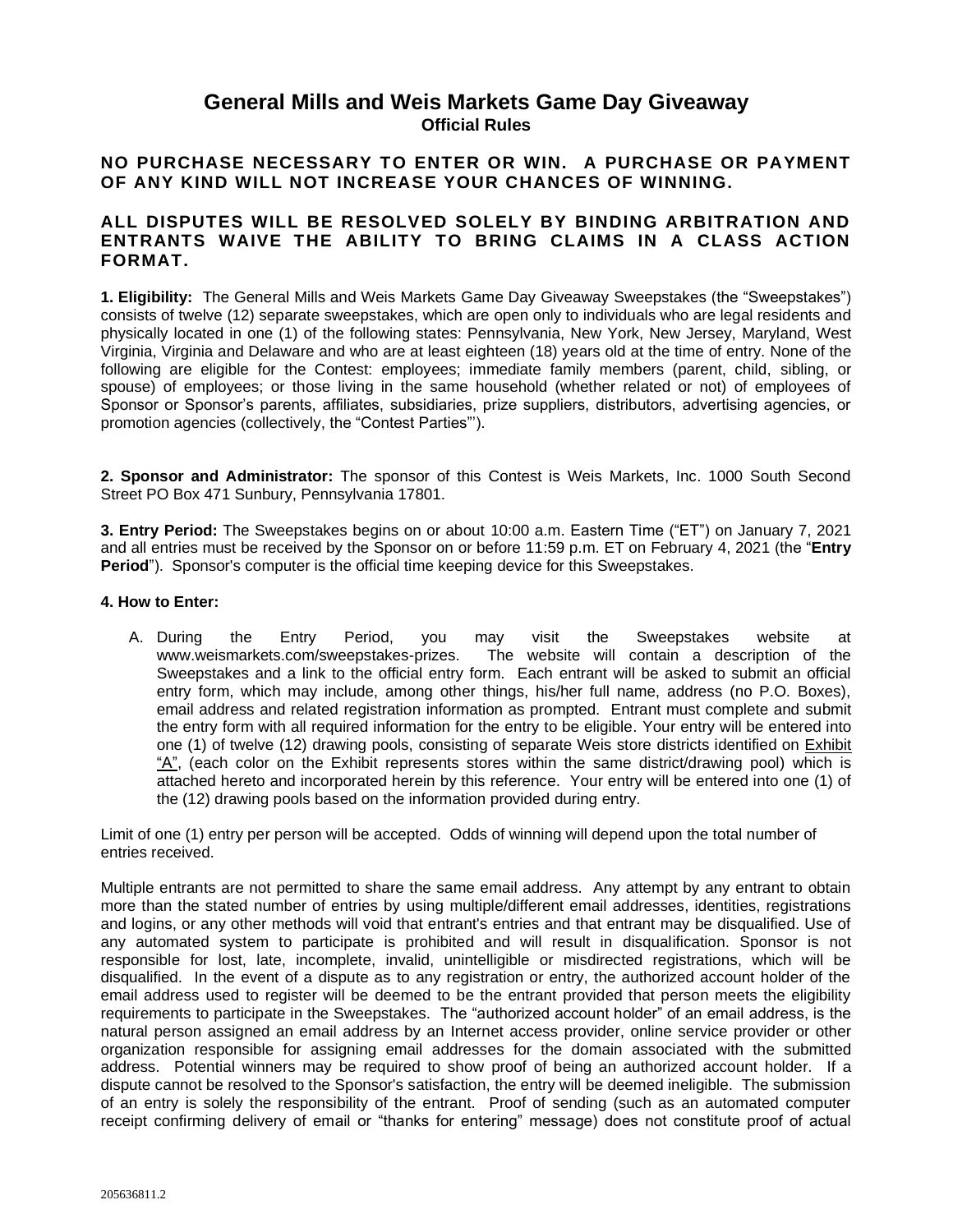receipt by Sponsor of an entry for purposes of this Sweepstakes. Only eligible entries actually received by Sponsor's server before the end of the Entry Period will be included in the Sweepstakes.

**5. Determination of Winners and Verification:** Receiving a prize is contingent upon compliance with these Official Rules. Sponsor will randomly select the potential winners from all eligible entries received during the Entry Period, on or around February 4, 2021.

The potential winners will be notified using the information provided during entry by any of email, telephone, mail, a post on the potentially winning entry or through a direct message on a social media platform (if applicable) (method to be selected by Sponsor in its sole discretion) in a commercially reasonable time after the drawing. The Sweepstakes Entities are not responsible for false, incorrect, changed, incomplete or illegible contact information. Notification is deemed to have occurred immediately upon sending of an email, placing of a phone call, one (1) day after sending via a delivery service or two (2) days after mailing. A potential prize winner who provides a P.O. Box may be required to provide an alternative address and this may cause a delay in notification and acceptance so use of a P.O. Box is discouraged. The Sweepstakes Entities are not responsible for electronic communications that are undeliverable as a result of any form of active or passive filtering of any kind, or insufficient space in entrant's email account to receive email messages.

Each potential winner may be required to submit an affidavit of eligibility / release of liability / prize acceptance agreement (collectively, the "Affidavit") and return the Affidavit within the time period specified at notification before being eligible to receive his or her prize(s). If any potential prize winner fails or refuses to sign and return such Affidavit within the time period required by Sponsor or if the prize or prize notification is returned as rejected, faulty, unclaimed or returned as undeliverable to such potential prize winner, such potential prize winner may be disqualified, and an alternate may be selected. Non-compliance shall result in disqualification and award of the prize(s) to an alternate winner. If any potential prize winner is found to be ineligible, or if he or she has not complied with these Official Rules, or if the potential prize winner cannot attend or participate in any portion of the prize, or declines a prize for any reason prior to award, such potential winner may be disqualified and an alternate potential winner may be selected. If, for any reason, more bona fide winners come forward seeking to claim prizes in excess of the number of each type of prize set forth in these Official Rules, the winners, or remaining winners, as the case may be, of the advertised number of prizes available may be selected in a random drawing from among all persons making purportedly valid claims for such prize(s). Inclusion in such drawing shall be each entrant's sole and exclusive remedy under such circumstances. The Sweepstakes Entities are not responsible for and shall not be liable for late, lost, damaged, intercepted, misdirected, or unsuccessful efforts to notify the potential winners.

#### **6. Prizes: The following prizes will be awarded for each sweepstakes drawing (there are twelve (12) drawings based on the twelve (12) districts identified on Exhibit "A"):**

One (1) \$*150 Weis* Markets Gift Card and One (1) \$150 Donation.

All prize details not specified in these Official Rules will be determined in Sponsor's sole and absolute discretion. Prize details and availability are subject to change and prize provider's rules and restrictions, and in the event that Sponsor is unable to provide the winner with his or her prize(s), the Sponsor may elect to provide winners with the approximate value of such item in cash or award an alternate prize of comparable or greater value. All prizes are awarded "AS IS" and without warranty of any kind, express or implied (including, without limitation, any implied warranty of merchantability or fitness for a particular purpose). Prize winners will be solely responsible for all federal, state and/or local taxes, and for any other fees or costs associated with the prize(s) they receive, regardless of whether they, in whole or in part, are used. The approximate retail value ("ARV") of the prize(s) is based on available information provided to Sponsor and the value of any prize awarded to a winner may be reported for tax purposes as required by law. The winners may be required to provide Sponsor with a valid social security number before the prize(s) will be awarded for tax reporting purposes. An IRS Form 1099 may be issued in the name of winner(s), or if a minor in the jurisdiction in which s/he resides, in the name of his/her parent or legal guardian, for the actual value of the prize(s) received. Unclaimed prize(s) will be forfeited. Prize(s), if legitimately claimed, will be awarded. The Sweepstakes Entities are not responsible for and will not replace any lost, mutilated or stolen prize(s) or any prize that is undeliverable or does not reach the winner because of an incorrect or changed address. If a winner does not accept or use the entire prize, the unaccepted or unused part of the prize will be forfeited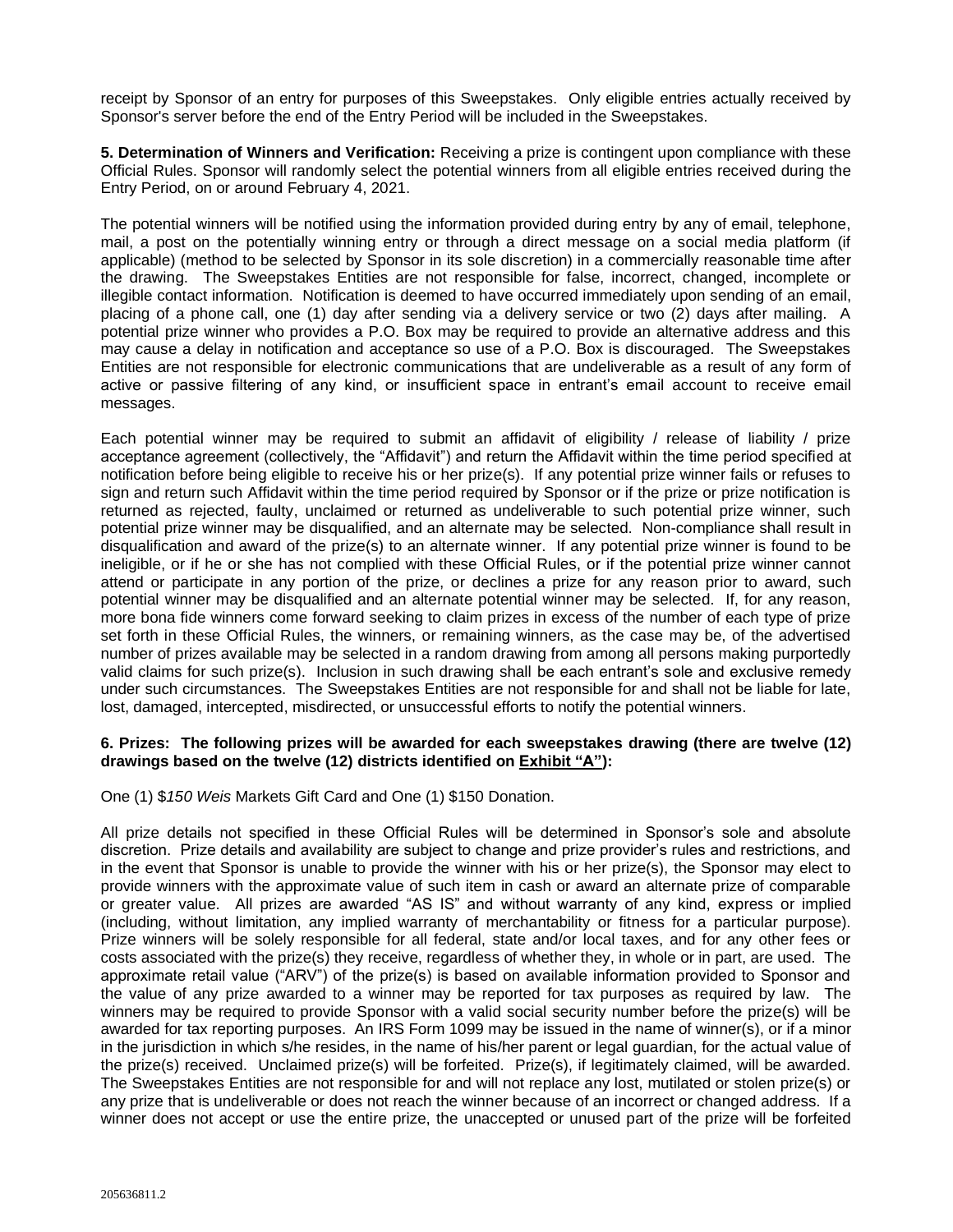and the Sweepstakes Entities will have no further obligation with respect to that prize or portion of the prize. No more than the stated prize(s) will be awarded. Gift card subject to issuer's terms and conditions applicable thereto and any terms and conditions set forth on the card. Total ARV of all prizes: \$3,600.

**7. Release:** By entering the Sweepstakes, each participant agrees to release, indemnify, defend and hold harmless the Sweepstakes Entities, and each of their respective subsidiaries, affiliates, suppliers, distributors, prize suppliers, advertising/promotion agencies and each of their respective parent companies, subsidiaries, affiliates and each such company's officers, directors, employees and agents (collectively, the "Released Parties") from and against any claim or cause of action, including, but not limited to, personal injury, death, or damage to or loss of property, arising out of, in whole or in part, directly or indirectly, from participation or attempting to participate in the Sweepstakes or from acceptance, possession, receipt or use or misuse of any prize, or while participating in, traveling to, and/or preparing for any Sweepstakes- or Prizerelated activity.

**8. Publicity:** Except where prohibited by law, each winner consents to Sponsor's and its agents' use of winner's name, likeness, photograph, voice, statements, opinions and/or hometown and state for advertising and promotional purposes in any media, worldwide, without further payment, notice or consideration.

**9. General Conditions:** Sponsor reserves the right to cancel, suspend and/or modify the Sweepstakes, or any part of it, if any fraud, technical failures, human error or any other factor impairs the integrity or proper functioning of the Sweepstakes, as determined by Sponsor in its sole discretion. In such event, Sponsor, in its sole discretion, may elect to hold a random drawing from among all eligible entries received up to the date of discontinuance for any or all of the prizes offered herein. Sponsor reserves the right in its sole discretion to disqualify any individual it finds to be tampering with the entry process or the operation of the Sweepstakes or to be acting in violation of the Official Rules of this or any other promotion or in an unsportsmanlike or disruptive manner. Sponsor reserves the right, at its sole discretion, to disqualify any individual found to be: (a) violating the Official Rules; or (b) violating the terms of service, conditions of use and/or general rules or guidelines of any Sponsor property or service. Any person who supplies false information, obtains entries by fraudulent means, or is otherwise determined to be in violation of these Official Rules in an attempt to obtain any prize will forfeit any prize won and may be prosecuted to the full extent of the law. Any attempt by any person to deliberately undermine the legitimate operation of the Sweepstakes may be a violation of criminal and civil law, and, should such an attempt be made, Sponsor reserves the right to seek damages from any such person to the fullest extent permitted by law. Sponsor's failure to enforce any term of these Official Rules shall not constitute a waiver of that provision.

**10. Limitations of Liability:** The Released Parties are not responsible for: (1) any incorrect or inaccurate information, including errors or typos in these Official Rules or any Sweepstakes-related communication or materials, whether caused by a Released Party or entrants, printing errors or by any of the equipment or programming associated with or utilized in the Sweepstakes; (2) technical failures of any kind, including, but not limited to, malfunctions, interruptions, or disconnections in cellular networks, phone lines or network hardware or software, failed, incorrect, incomplete, inaccurate, garbled or delayed electronic communications or entry information, any error, omission, interruption, deletion, defect, delay in operation or transmission, failures or technical malfunction of any computer online systems, servers, providers, computer equipment, software, email, players or browsers, whether on account of technical problems, traffic congestion on the Internet or at any website, or on account of any combination of the foregoing; (3) unauthorized human intervention in any part of the entry process or the Sweepstakes; (4) technical or human error which may occur in the administration of the Sweepstakes or the processing of entries; (5) technical or human error which may occur in the awarding of Sweepstakes prizes or documentation related to the awarding of prizes, including the sending or receipt of duplicate win messages in excess of the stated number of prizes an entrant can win; (6) any injury or damage to persons or property which may be caused, directly or indirectly, in whole or in part, from entrant's participation in the Sweepstakes or receipt or use or misuse of any prize; or (7) late, lost, misdirected, illegible, incomplete or mutilated entries or for theft, destruction or unauthorized access to, or alteration of entries. If for any reason an entrant's entry is confirmed to have been erroneously deleted, lost, or otherwise destroyed or corrupted, entrant's sole remedy is another entry in the Sweepstakes, if it is possible. No more than the stated number of prizes will be awarded. In the event that production, technical, seeding, programming or any other reasons cause more than the stated number of prizes as set forth in these Official Rules to be available and/or claimed, Sponsor reserves the right to award only the stated number of prizes by a random drawing among all legitimate, unawarded, eligible prize claims.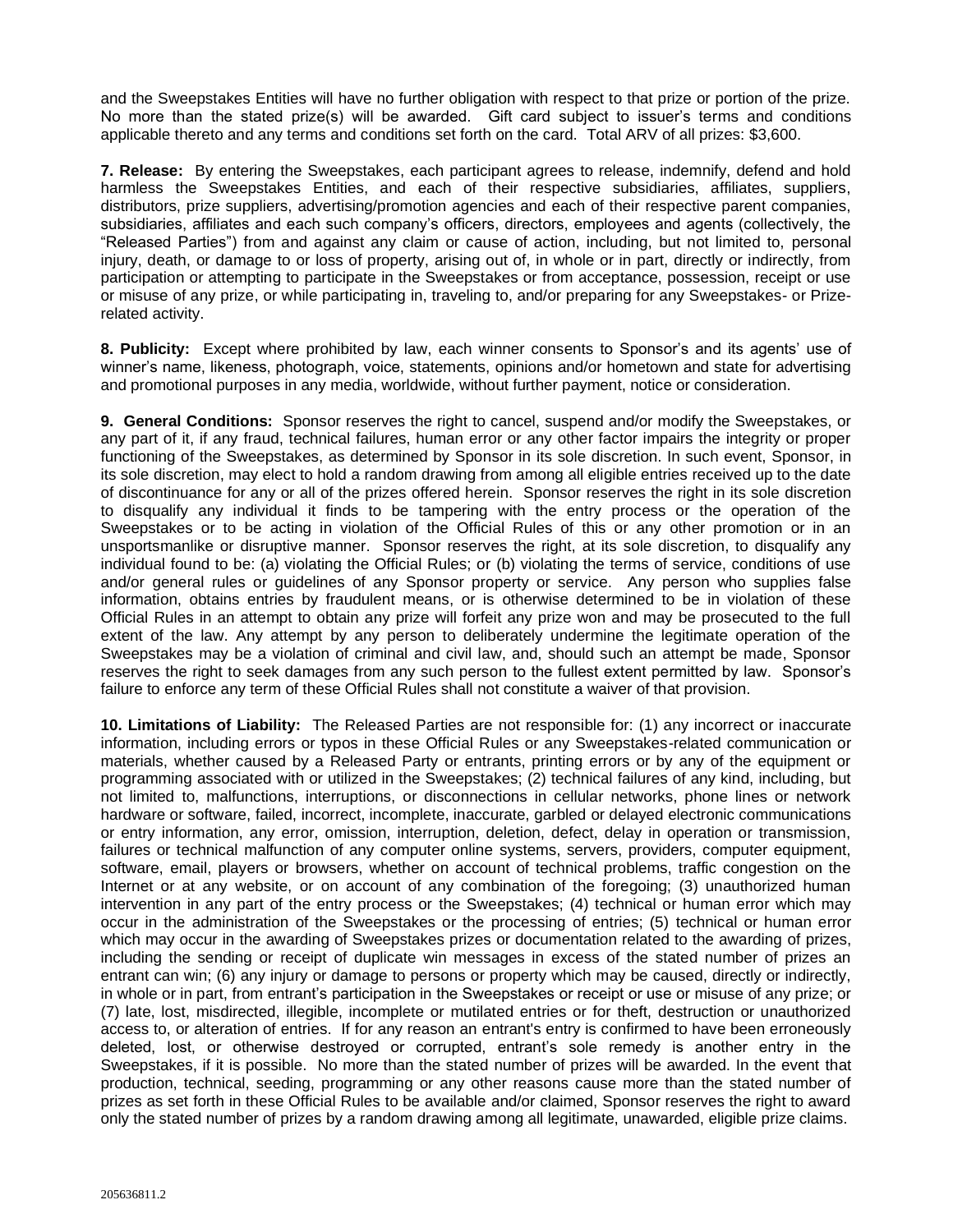Except where prohibited by law, you agree that: (1) any and all disputes, claims and causes of action arising out of or connected with this Sweepstakes or any prize awarded shall be resolved individually, without resort to any form of class action; (2) any and all claims, judgments and awards shall be limited to actual out-ofpocket costs incurred, including costs associated with entering this Sweepstakes, but in no event attorneys' fees; and (3) under no circumstances will you be permitted to obtain awards for, and you hereby waive all rights to claim, indirect, punitive, incidental and consequential damages and any other damages, other than for actual out-of-pocket expenses, and any and all rights to have damages multiplied or otherwise increased.

**11. Dispute Resolution:** The parties each agree to finally settle all disputes only through arbitration; provided, however, the Sponsor shall be entitled to seek injunctive or equitable relief in the state and federal courts in New York and any other court with jurisdiction over the parties. In arbitration, there is no judge or jury and review is limited. The arbitrator's decision and award is final and binding, with limited exceptions, and judgment on the award may be entered in any court with jurisdiction. The parties agree that, except as set forth above, any claim, suit, action or proceeding arising out of or relating to this Sweepstakes shall be resolved solely by binding arbitration before a sole arbitrator under the streamlined Arbitration Rules Procedures of JAMS Inc. ("JAMS") or any successor to JAMS. In the event JAMS is unwilling or unable to set a hearing date within fourteen (14) days of the filing of a "Demand for Arbitration", then either party can elect to have the arbitration administered by the American Arbitration Association ("AAA") or any other mutually agreeable arbitration administration service. If an in-person hearing is required, then it will take place in New York, NY. The federal or state law that applies to these Official Rules will also apply during the arbitration. Disputes will be arbitrated only on an individual basis and will not be consolidated with any other proceedings that involve any claims or controversy of another party, including any class actions; provided, however, if for any reason any court or arbitrator holds that this restriction is unconscionable or unenforceable, then the agreement to arbitrate doesn't apply and the dispute must be brought in a court of competent jurisdiction in New York, NY. Sponsor agrees to pay the administrative and arbitrator's fees in order to conduct the arbitration (but specifically excluding any travel or other costs of entrant to attend the arbitration hearing). Either party may, notwithstanding this provision, bring qualifying claims in small claims court.

All issues and questions concerning the construction, validity, interpretation and enforceability of these Official Rules, or the rights and obligations of the entrant and Sponsor in connection with the Sweepstakes, or any claim or dispute that has arisen or may arise between you and Sponsor, shall be governed by, and construed in accordance with, the laws of the State of New York without giving effect to any choice of law or conflict of law rules. This arbitration provision shall survive conclusion, modification or termination of the Sweepstakes and suspension, revocation, closure, modification, or amendments to the Official Rules, and any aspect of the relationship of the parties relating to or arising from participation in the Sweepstakes.

**12. Entrant's Personal Information:** Information collected from entrants is subject to the Sponsor's **Privacy Policy** (https://www.weismarkets.com/website-privacy-statement).

**13. Miscellaneous:** The names of individuals, groups, companies, products and services mentioned herein, and any corresponding likenesses, logos and images thereof reproduced herein, have been used for identification purposes only and may be the copyrighted properties and trademarks of their respective owners. The mention of any individual, group or company, or the inclusion of a product or service as a prize, does not imply any association with or endorsement by such individual, group or company or the manufacturer or distributor of such product or service and, except as otherwise indicated, no association or endorsement is intended or should be inferred. The invalidity or unenforceability of any provision of these Official Rules or the Affidavit will not affect the validity or enforceability of any other provision. In the event that any provision of the Official Rules is determined to be invalid or otherwise unenforceable or illegal, the other provisions will remain in effect and will be construed in accordance with their terms as if the invalid or illegal provision were not contained herein. Sponsor's failure to enforce any term of these Official Rules will not constitute a waiver of that provision. For entrants, to the extent there is a conflict between these Official Rules and any terms of use or other agreement posted on the website, these Official Rules control.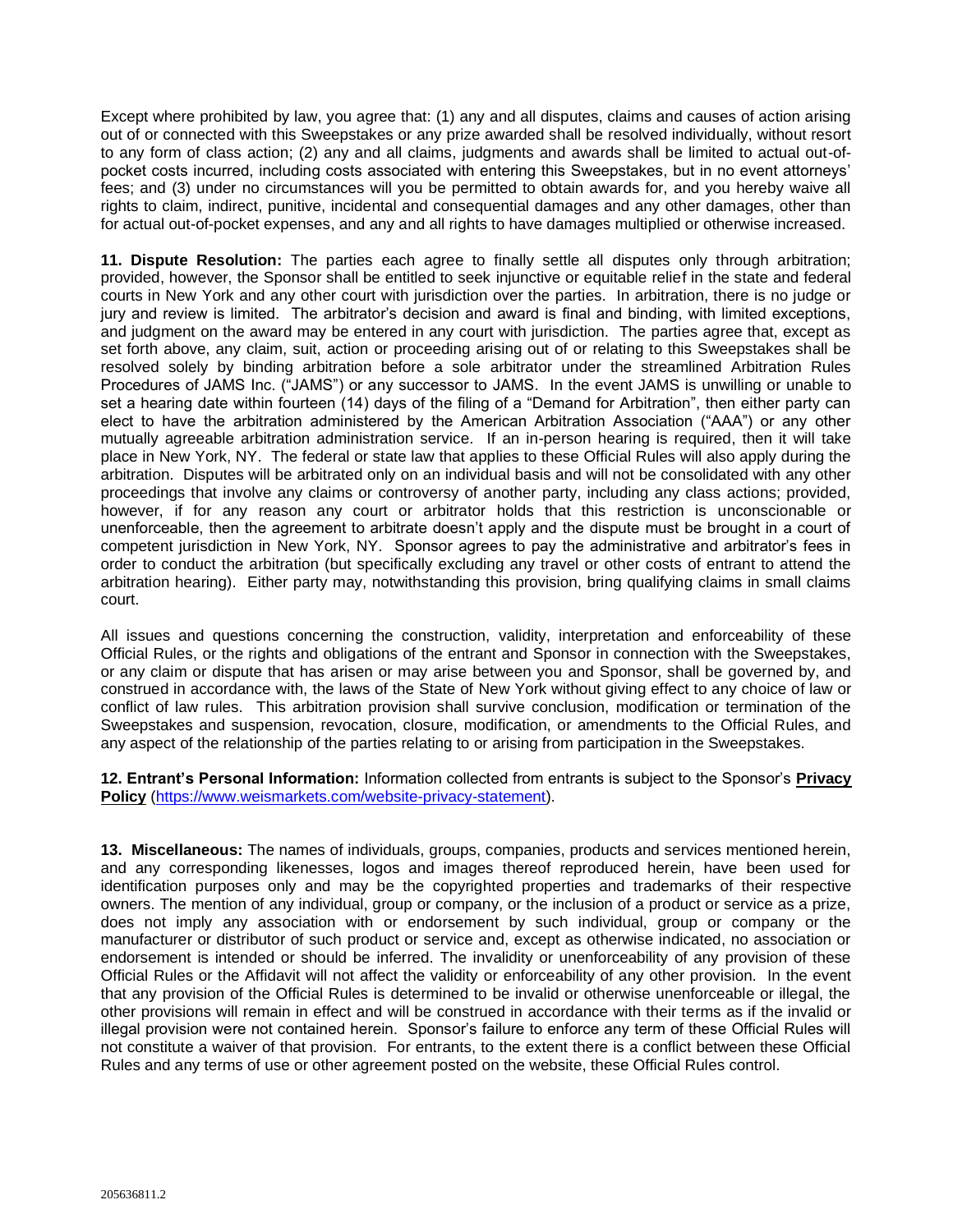## Exhibit "A"

### Drawing Pools (12 Total)

# STORE INFORMATION SPREADSHEET

### STORE INFORMATION SPREADSHEET

| Str              |                                        |                       |           | ZIP-  |                 |
|------------------|----------------------------------------|-----------------------|-----------|-------|-----------------|
| $\#$             | <b>Address</b>                         | Town/City             | St.       | CODE  | <b>District</b> |
| 116              | 401 North Main St                      | Elmira                | <b>NY</b> | 14901 |                 |
| 154              | 600 Hunter Highway Suite #11           | Tunkhannock           | PA        | 18657 |                 |
| 165              | 578 Carbondale Road                    | <b>Scott Township</b> | PA        | 18447 |                 |
| 170              | 1199 Texas Palmyra Hwy.-Suite N        | Honesdale             | PA        | 18431 |                 |
| 171              | Carbondale Plaza, 97 Brooklyn St.      | Carbondale            | PA        | 18407 |                 |
| <b>190</b>       | 1020 Northern Boulevard                | <b>Clarks Summit</b>  | <b>PA</b> | 18411 |                 |
| 213              | <b>307 Conklin Avenue</b>              | Binghamton            | <b>NY</b> | 13903 |                 |
| 214              | 1290 Front Street                      | Binghamton            | <b>NY</b> | 13901 |                 |
| 215              | 412 Day Hollow Road                    | <b>Endicott</b>       | <b>NY</b> | 13760 |                 |
| 217              | 800 Hooper Road                        | <b>Endwell</b>        | <b>NY</b> | 13760 |                 |
| 218              | 925 Main Street                        | <b>Vestal</b>         | <b>NY</b> | 13850 | $\overline{1}$  |
| 219              | <b>160 Robinson Street</b>             | Binghamton            | <b>NY</b> | 13904 |                 |
| 220              | 50 Pennsylvania Avenue                 | Binghamton            | <b>NY</b> | 13903 |                 |
| 222              | 100 Rano Boulevard                     | <b>Vestal</b>         | <b>NY</b> | 13850 |                 |
| $\overline{74}$  | 2525 Memorial Highway                  | <b>Dallas</b>         | <b>PA</b> | 18612 | 3               |
| 75               | 2859 Memorial Highway Rt 415           | <b>Dallas</b>         | <b>PA</b> | 18612 | 3               |
| 91               | 237 S. Mountain Blvd.                  | <b>Mountain Top</b>   | PA        | 18707 | 3               |
| 106              | 793 State Route 590                    | <b>Hamlin</b>         | PA        | 18427 | 3               |
| 136              | 146 Center Grove Road                  | Randolph              | <b>NJ</b> | 07869 | 3               |
| 143              | 121 Water St                           | <b>Newton</b>         | ÑĴ        | 07860 | 3               |
| 145              | 2045 Mansfield Vilg. Sq., State Rte 57 | Hackettstown          | <b>NJ</b> | 07840 | 3               |
| 147              | 140 State Route 23                     | Franklin              | <b>NJ</b> | 07416 | 3               |
| 150              | 1100 S. Washington Ave                 | Scranton              | PA        | 18505 | 3               |
| 152              | Weis Plaza (Walnut & Lower Brdwy)      | Nanticoke             | PA        | 18634 | 3               |
| 155              | 3236 ROUTE 940 STE 116                 | Mt. Pocono            | PA        | 18344 | 3               |
| 156              | <b>70 Phoenix Street</b>               | Duryea                | PA        | 18642 | 3               |
| 157              | 123 Villiage Center Road               | <b>Hawley</b>         | PA        | 18428 | 3               |
| $\overline{158}$ | 695 N. Courtland St                    | E. Stroudsburg        | PA        | 18301 | $\overline{3}$  |
| 159              | 1070 N. 9th Street                     | Stroudsburg           | PA        | 18360 | 3               |
| 161              | 5 N. River Street                      | Plains                | PA        | 18705 | 3               |
| 166              | 2836 Route 611, Suite 100              | <b>Tannersville</b>   | <b>PA</b> | 18372 | 3               |
| 230              | <b>315 Route 206</b>                   | Hillsborough          | ŃĴ        | 08844 |                 |
| 234              | 293 U.S. Highway 206                   | <b>Flanders</b>       | ÑĴ        | 07836 | 3               |
| 4                | 339 W. Walnut St.                      | Shamokin              | PA        | 17872 | 6               |
| 7                | 555 Mahoning St                        | <b>Milton</b>         | PA        | 17847 | $\overline{6}$  |
| 9                | 305 River Ave                          | Williamsport          | <b>PA</b> | 17701 | $\overline{6}$  |
| 10               | <b>140 Continental Boulevard</b>       | <b>Danville</b>       | <b>PA</b> | 17821 | 6               |
| 19               | 1571 Rt 209                            | Millersburg           | <b>PA</b> | 17061 | $\overline{6}$  |
| 20               | 316 Walnut St                          | <b>Newport</b>        | <b>PA</b> | 17074 | $\overline{6}$  |
| 21               | 135-147 Market St                      | Sunbury               | <b>PA</b> | 17801 | $\overline{6}$  |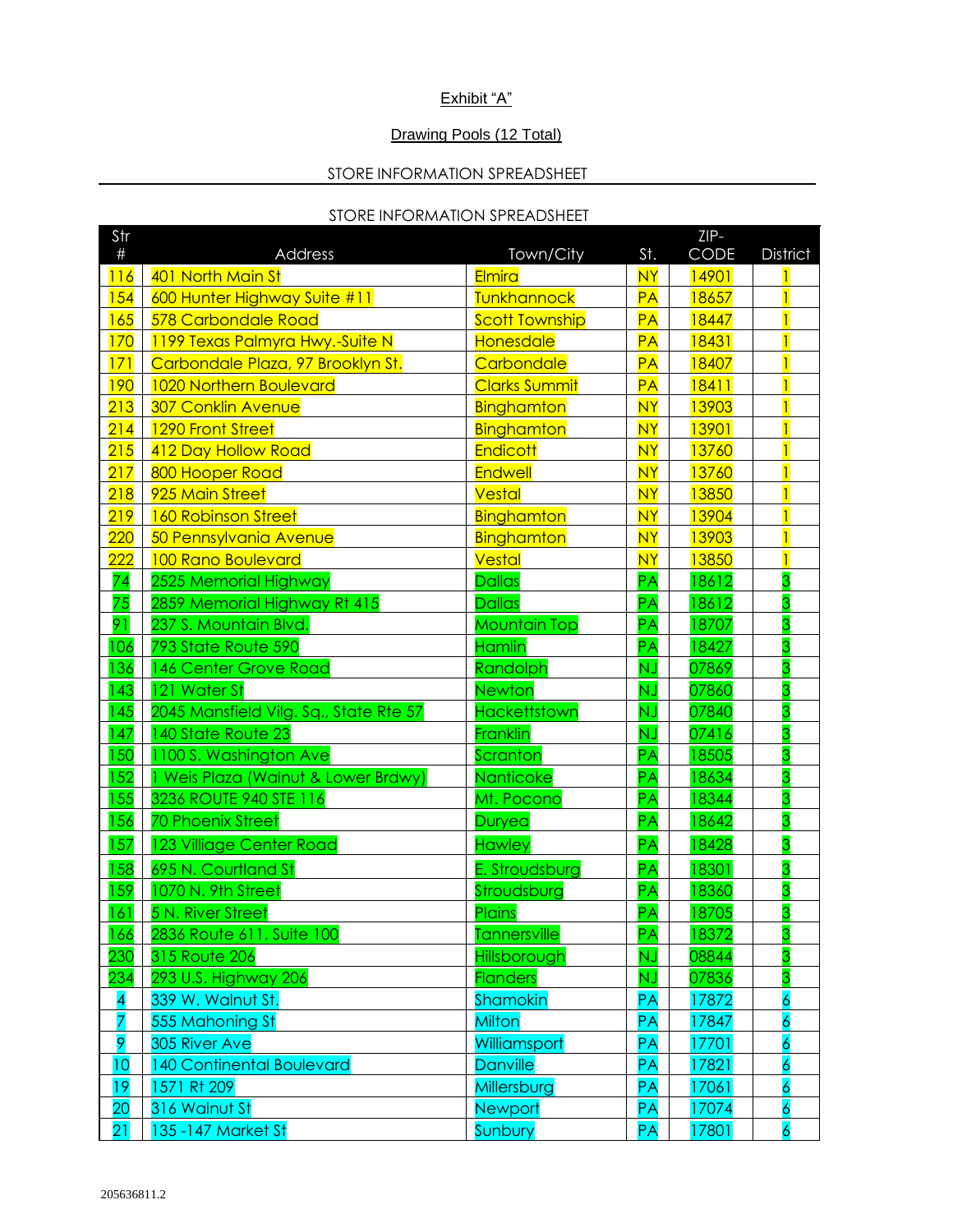| 24  | 2186 State Route 54           | Montgomery            | <b>PA</b> | 17752 | $\overline{6}$           |
|-----|-------------------------------|-----------------------|-----------|-------|--------------------------|
| 28  | 235 Main St                   | Catawissa             | PA        | 17820 | $\overline{6}$           |
| 31  | 6901 Westbranch Highway       | Lewisburg             | PA        | 17837 | $\overline{6}$           |
| 36  | 1100 North Fourth St          | Sunbury               | <b>PA</b> | 17801 | $\overline{6}$           |
| 37  | 801 Loyalsock Avenue          | Montoursville         | PA        | 17754 | $\overline{6}$           |
| 52  | 1916 Lycoming Creek Road      | Williamsport          | PA        | 17701 | $\overline{6}$           |
| 177 | 1272 East Penn Street         | Muncy                 | <b>PA</b> | 17756 | 6                        |
| 192 | 725 Columbia Blvd.            | Bloomsburg            | <b>PA</b> | 17815 | $\overline{6}$           |
| 197 | <b>65 Meadow Green Drive</b>  | Mifflinburg           | PA        | 17844 | $\overline{6}$           |
| 205 | 2 Anthra Plaza                | <b>Coal Township</b>  | PA        | 17866 | $\overline{6}$           |
| 226 | <b>719 Route 522</b>          | Selinsgrove           | PA        | 17870 | $\overline{6}$           |
| 14  | 1440 Allegheny St             | <b>Jersey Shore</b>   | PA        | 17740 | 8                        |
| 22  | 313-327 W Bald Eagle St       | Lock Haven            | PA        | 17745 | $\overline{8}$           |
| 30  | 611 Fifteenth St              | Huntingdon            | <b>PA</b> | 16652 | $\overline{8}$           |
| 33  | 560 Westerly Parkway          | <b>State College</b>  | PA        | 16801 | $\overline{8}$           |
| 35  | 224 North Logan Boulevard     | <b>Burnham</b>        | <b>PA</b> | 17009 | $\overline{8}$           |
| 40  | 275 Park Hill Plaza           | Altoona               | <b>PA</b> | 16602 | $\overline{8}$           |
| 48  | 62 East Shirley St            | Mount Union           | PA        | 17066 | $\overline{8}$           |
| 51  | 1471 Martin St                | <b>State College</b>  | PA        | 16803 | $\overline{8}$           |
| 64  | 601 Pleasant Valley Blvd      | Altoona               | PA        | 16602 | $\overline{8}$           |
| 118 | 501 North Centre Street       | Philipsburg           | PA        | 16866 | $\overline{8}$           |
| 137 | 110 Rolling Ridge Drive       | <b>State College</b>  | PA        | 16801 | $\overline{8}$           |
| 140 | 16 Bedford Square             | Everett               | <b>PA</b> | 15537 | $\overline{8}$           |
| 176 | 4521 William Penn Highway     | Mifflintown           | PA        | 17059 | $\overline{8}$           |
| 187 | 170 Buckaroo Lane             | <b>Bellefonte</b>     | PA        | 16823 | $\overline{8}$           |
| 198 | 11798 Route 6                 | Wellsboro             | <b>PA</b> | 16901 | $\overline{8}$           |
| 203 | 6 Millbrook Plaza             | Mill Hall             | PA        | 17751 | $\overline{8}$           |
| 8   | 1205 Chestnut St              | <b>Berwick</b>        | PA        | 18603 | $\overline{A}$           |
| 29  | 800 South 12th St             | Lebanon               | PA        | 17042 | 4                        |
| 50  | 2020 North 13th St            | Reading               | PA        | 19604 | $\overline{4}$           |
| 68  | 100 Weis Lane                 | <b>West Hazleton</b>  | PA        | 18202 | 4                        |
| 72  | 500 Pottsville Park Plaza     | Pottsville            | PA        | 17901 | 4                        |
| 76  | 1220 Chestnut St              | <b>Emmaus</b>         | PA        | 18049 | 4                        |
| 78  | 15260 Kutztown Road, Suite 1  | Kutztown              | PA        | 19530 | $\overline{\mathit{4}}$  |
| 83  | 1050 E Philadelphia Ave       | Gilbertsville         | PA        | 19525 | $\overline{\mathcal{A}}$ |
| 132 | 3369 Route 100                | Macungie              | PA        | 18062 | 4                        |
| 148 | 1651 E Cumberland St          | Lebanon               | PA        | 17042 | $\overline{A}$           |
| 175 | 1112 West Wyomissing Blvd.    | <b>West Lawn</b>      | PA        | 19609 | $\overline{A}$           |
| 181 | 552 State St                  | Hamburg               | PA        | 19526 | 4                        |
| 184 | 61 King's Plaza               | Oley                  | PA        | 19547 | $\overline{A}$           |
| 188 | 7801 Glenlivet West Drive     | Fogelsville           | PA        | 18051 | $\overline{A}$           |
| 189 | 2759 Paper Mill Road          | Wyomissing            | PA        | 19610 | $\overline{4}$           |
| 196 | 498 Pottstown Avenue          | Pennsburg             | PA        | 18073 | $\overline{A}$           |
| 39  | 3644 MacArthur Road           | Whitehall             | PA        | 18052 | 5                        |
| 112 | 1551 S. Valley Forge Road     | Lansdale              | PA        | 19446 | 5                        |
| 142 | 1500 N. Cedar Crest Boulevard | Allentown             | PA        | 18104 | 5                        |
| 144 | 5580 Crawford Drive           | <b>Bethlehem</b>      | PA        | 18017 | 5                        |
| 151 | 924 Weir Lake Road            | <b>Brodheadsville</b> | PA        | 18322 | 5                        |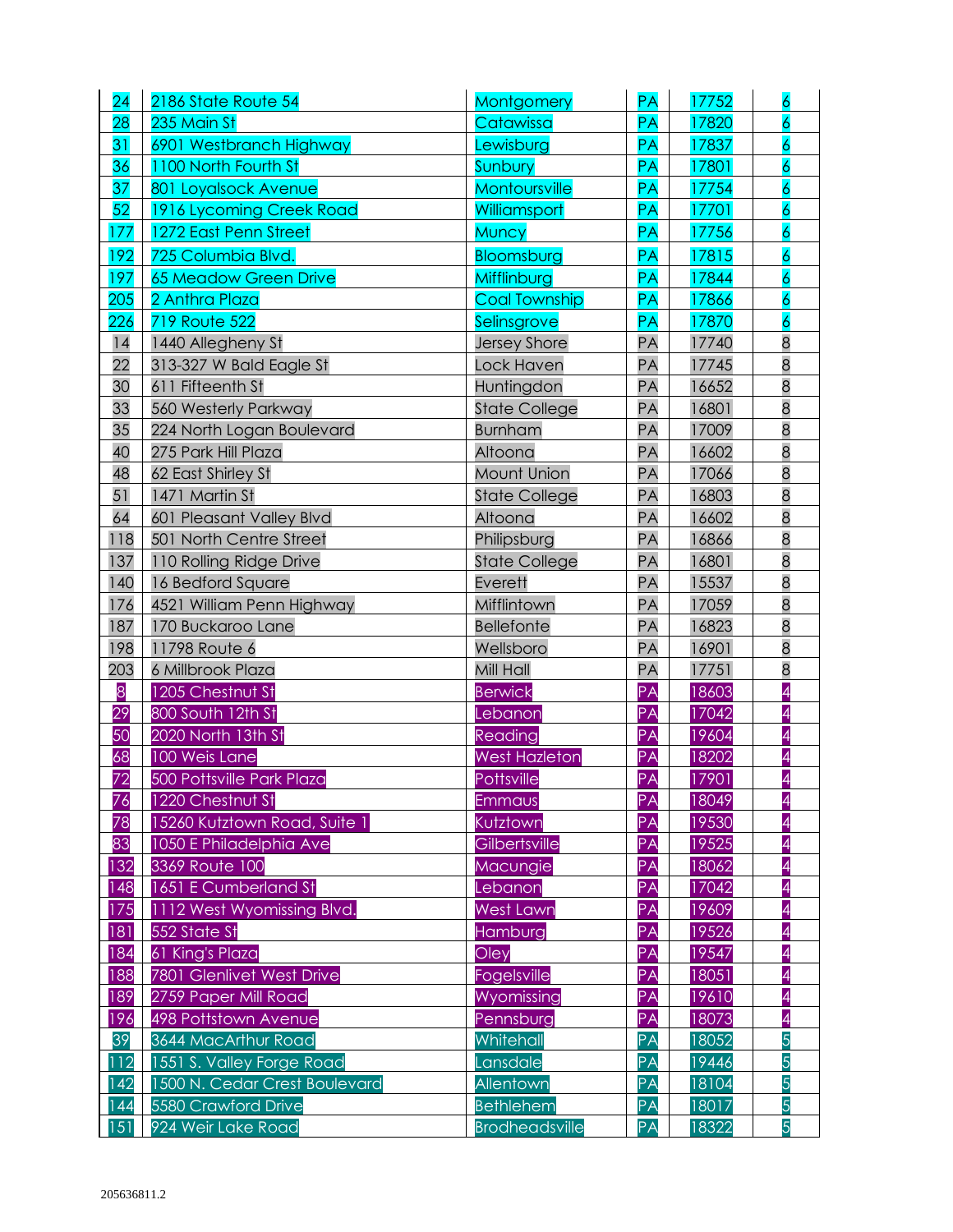| 164 | 1321 Blue Valley Drive          | Pen Argyl         | PA        | 18072 | 5 |
|-----|---------------------------------|-------------------|-----------|-------|---|
| 168 | 3825 Sullivan Trail             | Easton            | PA        | 18040 | 5 |
| 169 | 3011 William Penn Highway       | Easton            | PA        | 18045 | 5 |
| 182 | 5020 Rt 873                     | Schnecksville     | PA        | 18078 | 5 |
| 186 | 2305 Schoenersville Road        | <b>Bethlehem</b>  | PA        | 18017 | 5 |
| 195 | 365 S. Cedar Crest Blvd.        | Allentown         | PA        | 18103 | 5 |
| 227 | 431 Dublin Pike                 | Perkasie          | PA        | 18944 | 5 |
| 231 | 200 West Ridge Pike, Suite 110  | Conshohocken      | PA        | 19428 | 5 |
| 232 | 73 Old Dublin Pike              | Doylestown        | PA        | 18901 | 5 |
| 233 | 25 W. Germantown Pike           | Norristown        | PA        | 19401 | 5 |
| 237 | 2100 County Line Road           | Huntingdon Valley | PA        | 19006 | 5 |
| 17  | 1700A Fruitville Pike           | Lancaster         | PA        | 17601 | 7 |
| 41  | 1204 Millersville Pike          | Lancaster         | PA        | 17603 | 7 |
| 49  | 740 South Broad St              | Lititz            | PA        | 17543 | 7 |
| 55  | 1603 Lincoln Highway East       | Lancaster         | <b>PA</b> | 17602 | 7 |
| 63  | 441 West Main St                | Mount Joy         | PA        | 17552 | 7 |
| 67  | 1130 Mae St                     | Hummelstown       | PA        | 17036 | 7 |
| 77  | 75 Doe Run Road                 | Manheim           | <b>PA</b> | 17545 | 7 |
| 79  | 331 North Reading Road          | Ephrata           | PA        | 17522 | 7 |
| 80  | 1629 South Market St            | Elizabethtown     | PA        | 17022 | 7 |
| 88  | 1643 Manheim Pike               | Lancaster         | PA        | 17601 | 7 |
| 94  | 901 East Main St                | Palmyra           | PA        | 17078 | 7 |
| 98  | 1786J Columbia Avenue           | Columbia          | PA        | 17512 | 7 |
| 102 | 5125 Jonestown Road, Suite 371  | Harrisburg        | PA        | 17112 | 7 |
| 125 | 1195 Lowther Road               | <b>Camp Hill</b>  | PA        | 17011 | 7 |
| 127 | 4300 Linglestown Road           | Linglestown       | PA        | 17112 | 7 |
| 131 | 3885 Union Deposit Road         | Harrisburg        | PA        | 17109 | 7 |
| 133 | 2600 Willow St Pike Suite 5     | <b>Willow St</b>  | PA        | 17584 | 7 |
| 138 | <b>1400 Stoney Battery Road</b> | Lancaster         | PA        | 17601 | 7 |
| 191 | 5360 Lincoln Highway            | Gap               | PA        | 17527 | 7 |
| 225 | 4525 Valley Road                | Enola             | PA        | 17025 | 7 |
| 5   | 2400 East Market St             | York              | PA        | 17402 | 9 |
| 16  | 860 Carlisle St                 | Hanover           | <b>PA</b> | 17331 | 9 |
| 38  | 1075 West King Street           | Shippensburg      | PA        | 17257 | 9 |
| 43  | 2160 White Street               | York              | PA        | 17404 | 9 |
| 56  | 1056 Wayne Avenue               | Chambersburg      | PA        | 17201 | 9 |
| 58  | 5140 Simpson Ferry Road         | Mechanicsburg     | PA        | 17055 | 9 |
| 71  | 1800 Roosevelt Ave.             | York              | PA        | 17404 | 9 |
| 92  | 2850 Carlisle Road              | Dover             | PA        | 17315 | 9 |
| 95  | 351 East High St                | Carlisle          | PA        | 17013 | 9 |
| 104 | 2065 Springwood Road            | York              | <b>PA</b> | 17403 | 9 |
| 111 | 630 Baltimore Boulevard         | Westminster       | <b>MD</b> | 21157 | 9 |
| 120 | 735 Old Harrisburg Road         | Gettysburg        | PA        | 17325 | 9 |
| 128 | 2205 Hanover Pike               | Hampstead         | <b>MD</b> | 21074 | 9 |
| 139 | 720 Hanover Pike                | Hampstead         | <b>MD</b> | 21074 | 9 |
| 173 | 693 Lombard Road                | <b>Red Lion</b>   | PA        | 17356 | 9 |
| 199 | 2150 Bumble Bee Hollow Road     | Mechanicsburg     | <b>PA</b> | 17055 | 9 |
| 200 | 30 Primrose Lane                | East Berlin       | <b>PA</b> | 17316 | 9 |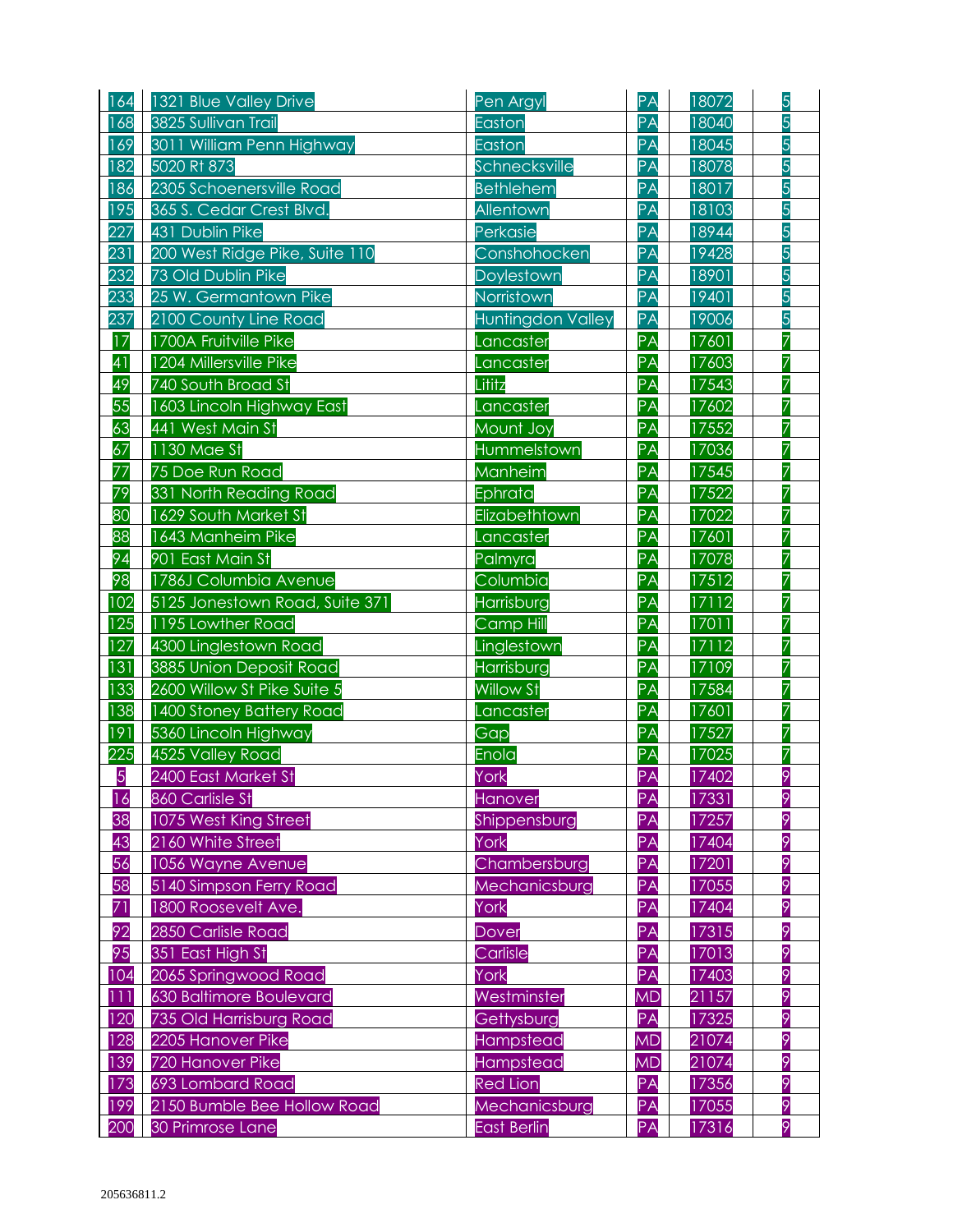| 240 | 1424 Baltimore Street         | Hanover               | PA        | 17331 | 9               |
|-----|-------------------------------|-----------------------|-----------|-------|-----------------|
| 60  | 448 Prospect Boulevard        | Frederick             | <b>MD</b> | 21701 | $\overline{11}$ |
| 81  | 31 Eastern Boulevard North    | Hagerstown            | <b>MD</b> | 21740 | 11              |
| 100 | 2 Old Camp Road & Rt 40       | Frederick             | <b>MD</b> | 21702 | 11              |
| 108 | 1102 North Queen St           | Martinsburg           | WV        | 25401 | $\overline{11}$ |
| 110 | 199 Thomas Johnson Drive      | Frederick             | <b>MD</b> | 21702 | 11              |
| 119 | 1001 Twin Arch Road           | <b>Mount Airy</b>     | <b>MD</b> | 21771 | $\overline{11}$ |
| 129 | 26075 Ridge Road              | Damascus              | <b>MD</b> | 20872 | $\overline{11}$ |
| 149 | 6093 Spring Ridge Pkwy        | Frederick             | <b>MD</b> | 21701 | 11              |
| 167 | 12817 Shank Farm Way          | Hagerstown            | <b>MD</b> | 21742 | 11              |
| 178 | 700 Chase Six Blvd.           | Boonsboro             | <b>MD</b> | 21713 | $\overline{11}$ |
| 179 | 2 Thurmont Blvd.              | Thurmont              | <b>MD</b> | 21788 | 11              |
| 183 | 217 Oak Lee Drive, Suite 15   | Ranson                | <b>WV</b> | 25438 | 11              |
| 239 | 1201 Dutchman's Creek Drive   | <b>Brunswick</b>      | <b>MD</b> | 21716 | $\overline{11}$ |
| 288 | 16567 South Frederick Road    | Gaithersburg          | <b>MD</b> | 20877 | 11              |
| 289 | 883 Russell Avenue            | Gaithersburg          | <b>MD</b> | 20879 | 11              |
| 291 | 15300 Mcmullen Hwy SW         | Cumberland            | <b>MD</b> | 21502 | $\overline{11}$ |
| 293 | 17600 Old National Sq Pike    | Frostburg             | <b>MD</b> | 21532 | 11              |
| 62  | 10825 Birmingham Way          | Woodstock             | <b>MD</b> | 21163 | 14              |
| 84  | 7200 Holabird Avenue          | Dundalk               | <b>MD</b> | 21222 | 14              |
| 85  | 7848 Wise Avenue              | <b>Dundalk</b>        | <b>MD</b> | 21222 | 14              |
| 86  | 165 Orville Road              | <b>Middle River</b>   | <b>MD</b> | 21221 | 14              |
| 87  | 9613M Harford Road            | Carney                | <b>MD</b> | 21234 | 14              |
| 89  | 1080 Maiden Choice Lane       | Arbutus               | <b>MD</b> | 21229 | 14              |
| 123 | 4126 East Joppa Road          | <b>Baltimore</b>      | <b>MD</b> | 21236 | 14              |
| 172 | 550 West MacPhail Road        | <b>Bel Air</b>        | <b>MD</b> | 21014 | 14              |
| 180 | 9400 Scott Moore Way          | Perry Hall            | <b>MD</b> | 21128 | 14              |
| 193 | 943 Pulaski Highway           | <b>HavreDeGrace</b>   | <b>MD</b> | 21078 | 14              |
| 206 | 7927 Belair Road Suite S      | <b>Baltimore</b>      | <b>MD</b> | 21236 | 14              |
| 228 | 1238 Putty Hill Avenue        | Towson                | <b>MD</b> | 21286 | 14              |
| 229 | 7005 Security Blvd.           | <b>Windsor Mill</b>   | <b>MD</b> | 21244 | 14              |
| 292 | 6375 Monroe Avenue            | Eldersburg            | <b>MD</b> | 21784 | 14              |
| 294 | 9251 Lakeside Boulevard       | <b>Owings Mills</b>   | <b>MD</b> | 21117 | $\overline{4}$  |
| 295 | 10 Village Center Road        | Reisterstown          | <b>MD</b> | 21136 | 14              |
| 276 | 15789 Livingston Road         | Accokeek              | <b>MD</b> | 20607 | 16              |
| 278 | 100 Drury Drive               | La Plata              | <b>MD</b> | 20646 | 16              |
| 280 | 5715 Crain Highway            | <b>Upper Marlboro</b> | <b>MD</b> | 20772 | 16              |
| 290 | 12100 Central Avenue          | Mitchellville         | <b>MD</b> | 20721 | 16              |
| 296 | 10871 Tidewater Trail         | Fredericksburg        | <b>VA</b> | 22408 | 16              |
| 297 | 282 Deacon Road               | Fredericksburg        | <b>VA</b> | 22405 | 16              |
| 298 | 4153 Plank Road               | Fredericksburg        | VA        | 22401 | 16              |
| 299 | 515 Jefferson Davis Highway   | Fredericksburg        | <b>VA</b> | 22401 | 16              |
| 301 | 10601 Spotsylvania Avenue     | Fredericksburg        | <b>VA</b> | 22405 | 16              |
| 303 | 7100 Salem Fields Boulevard   | Fredericksburg        | VA        | 22407 | 16              |
| 304 | 9801 Courthouse Road          | Spotsylvania          | <b>VA</b> | 22553 | 16              |
| 305 | 505 Meadowbrook Shopping Ctr. | Culpeper              | <b>VA</b> | 22701 | 16              |
| 307 | 905 Garrisonville Road        | Stafford              | <b>VA</b> | 22554 | 16              |
| 308 | 2612 Jefferson Davis Highway  | Stafford              | VA        | 22554 | 16              |